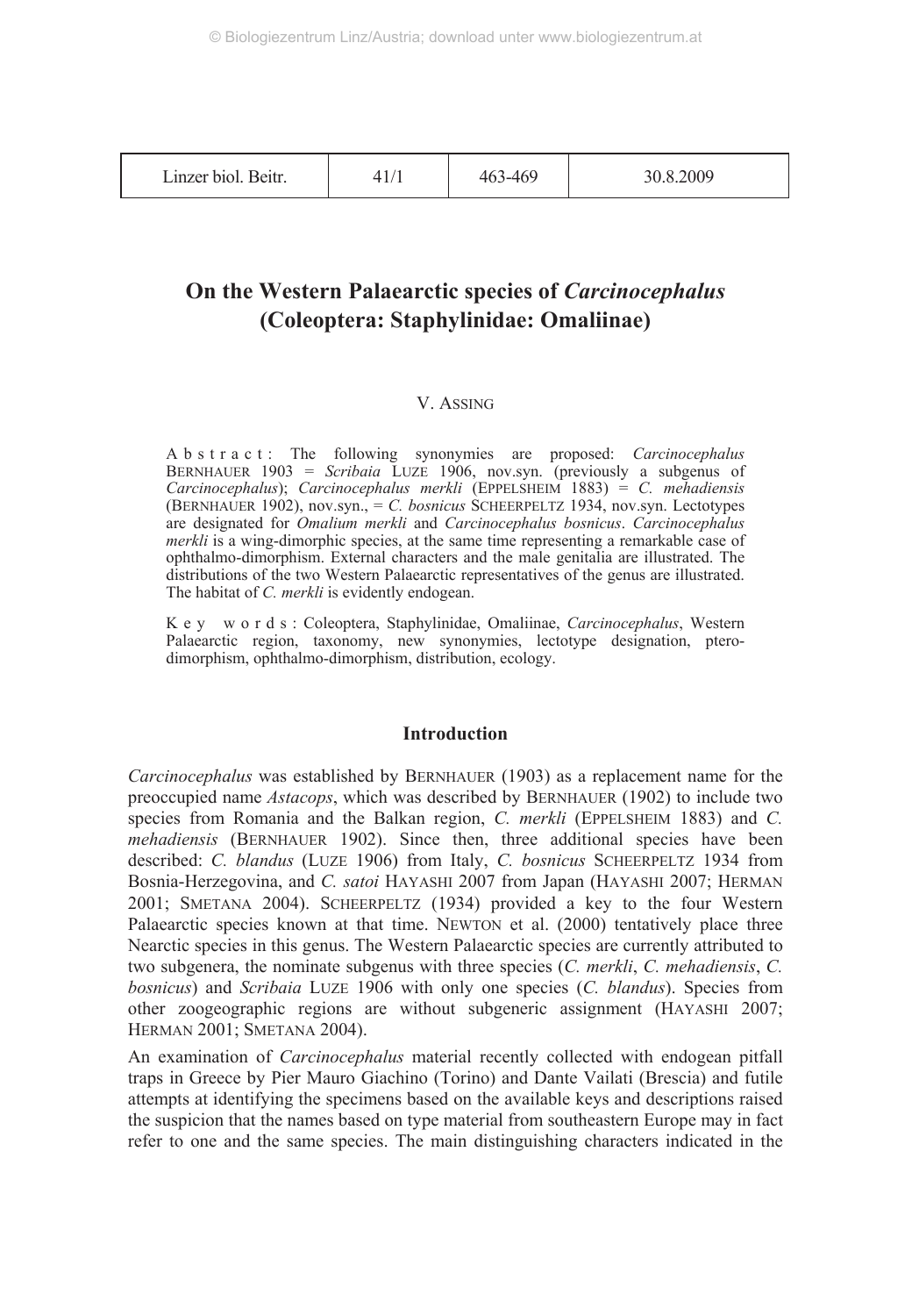literature are the size of the eyes and the length of the elytra, so that it appeared possible that they referred to intra- rather than interspecific variation of a poly- or dimorphic species. A subsequent study of types and addtional material confirmed this hypothesis.

## **Material and methods**

The material referred to in this study is deposited in the following public and private collections:

MCSNB ........... Museo Civico di Scienze Naturali di Brescia (D. Vailati)

MRSN .............. Museo Regionale di Scienze Naturali, Torino (P.M. Giachino)

NHMW ............ Naturhistorisches Museum Wien (H. Schillhammer)

cAss.................. author´s private collection

cFel .................. private collection Benedikt Feldmann, Münster

cZan ................. private collection Adriano Zanetti, Verona

The morphological studies were conducted using a Stemi SV 11 microscope (Zeiss Germany) and a Jenalab compound microscope (Carl Zeiss Jena). For the photographs a digital camera (Nikon Coolpix 995) was used.

The map was generated using the online generic mapping tool (GMT) of the Geomar website at www.aquarius.ifm-geomar.de/omc.

## **Results**

## *Carcinocephalus* **BERNHAUER 1903**

*Astacops* BERNHAUER 1902: 61; preoccupied. *Carcinocephalus* BERNAUUER 1903: 592; replacement name. *Scribaia* LUZE 1906: 546; **nov.syn.**

C o m m e n t : According to SCHEERPELTZ (1934) and ZANETTI (1987), the subgenus *Scribaia* LUZE 1906 (type species: *Omalium blandum* LUZE 1906) is distinguished from *Carcinocephalus* (type species: *Omalium merkli* EPPELSHEIM 1883) primarily by longer and more slender legs and antennae. These differences may be interpreted as adaptations to different habitats and are most certainly evidence of interspecific differentiation. However, in view of the criteria and standards commonly applied in the systematics of Staphylinidae, they are insufficient to justify a distinction at the subgeneric level. Moreover, from a practical viewpoint, a conservation of *Scribaia* would seem unnecessary, since both subgenera would be monotypical (see below and remark in introduction). Therefore, *Scribaia* is formally placed in synonymy with *Carcinocephalus*.

## *Carcinocephalus merkli* **(EPPELSHEIM 1883) (Figs 1-11, Map 1)**

*Homalium merkli* EPPELSHEIM 1883: 305 ff. *Astacops mehadiensis* BERNHAUER 1902: 62; **nov.syn.** *Carcinocephalus bosnicus* SCHEERPELTZ 1934: 86 ff.; **nov.syn.** *Carcinocephalus mandli* SCHEERPELTZ i. l.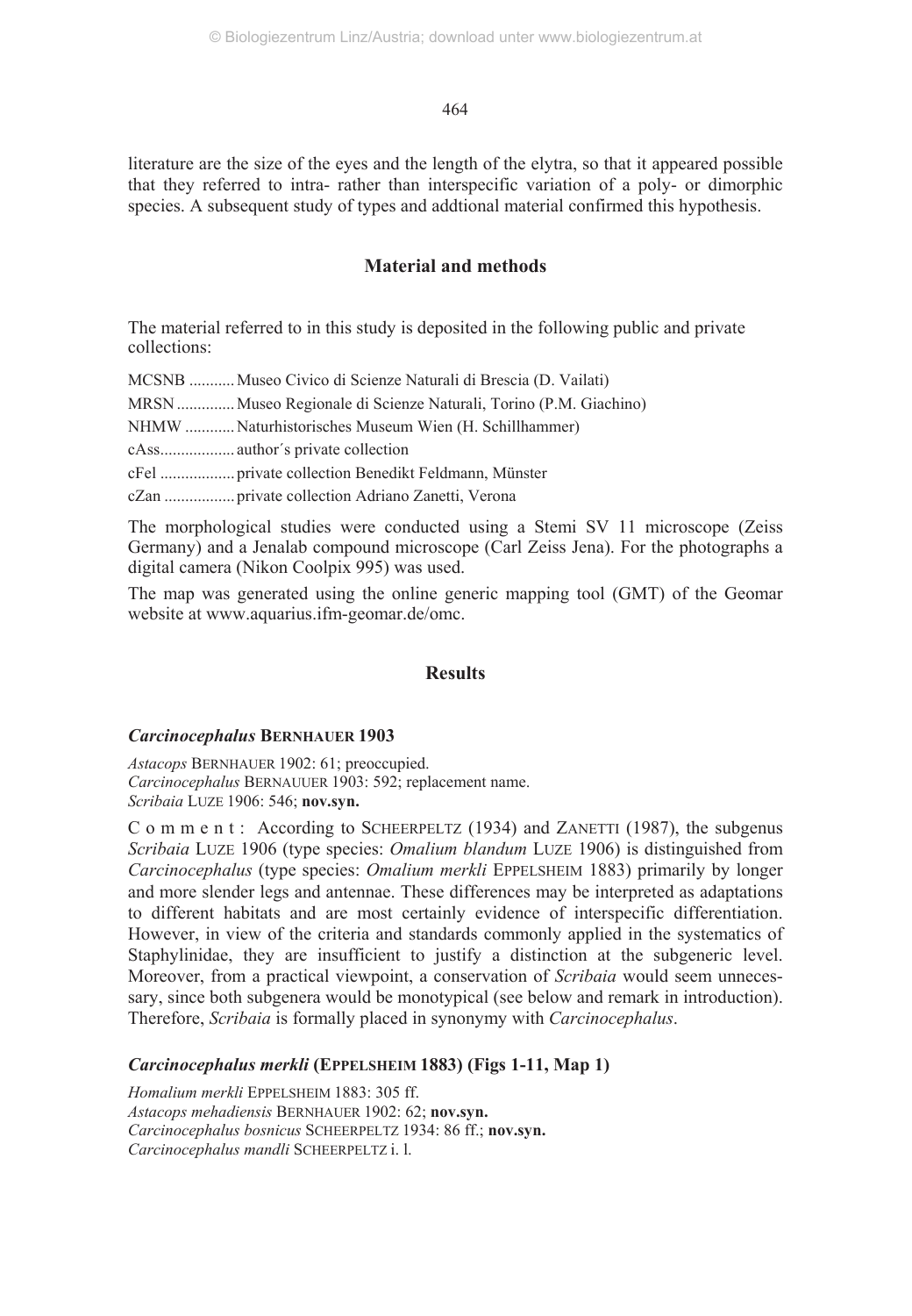T y p e m a t e r i a l e x a m i n e d : *C. merkli*: Lectotype  $\delta$  [brachypterous], present designation: "33 / Merkli mihi, Kodscha Balkan. Merkl. / Merkli Epp., Wien. ent. Zeit. II.1883. p. 305 / c. Epplsh. Steind. d. / Typus / Lectotypus *Omalium merkli* Eppelsheim, desig. V. Assing 2008 / Carcinocephalus merkli (Eppelsheim), det. V. Assing 2008" (NHMW). <u>Paralectotype ♀</u><br>[<u>brachypterous]</u>: "Merkli mihi, Kodscha Balkan. Merkl. / c. Epplsh. Steind. d. / Typus / Paralectotypus *Omalium merkli* Eppelsheim, desig. V. Assing 2008 / Carcinocephalus merkli (Eppelsheim), det. V. Assing 2008" (NHMW).

*C. bosnicus*: <u>Lectotype  $\delta$  [macropterous], present designation</u>: " $\delta$  / Ilidže [=Ilidža, W Sarajevo], V. Zoufal / Typus *Carcinocephalus bosnicus* O. Scheerpeltz / ex coll. Scheerpeltz / probably = Carcinocephalus merkli (Epp.), det. M. K. Thayer 1989 / Lectotypus *Carcinocephalus bosnicus* Scheerpeltz, desig. V. Assing 2008 / Carcinocephalus merkli (Eppelsheim), det. V. Assing 2008" (NHMW). <u>Paralectotype  $\frac{\alpha}{2}$  [macropterous</u>]: same data as lectotype (NHMW).

A d d i t i o n a l m a t e r i a l e x a m i n e d : Romania: 1 d [brachypterous], Băile Herculane, leg. Breit (NHMW); 1 c [brachypterous], lake Motrul, leg. Winkler (NHMW); 1 c [brachypterous; det. Zanetti], Munţii Codru Moma, Borz-valea, Haigaşului, 600-700 m, 26.V.1986, leg. Moravec (cZan). Serbia: 1 c [brachypterous; det. Zanetti], Mt. Radan, Sokolovica, 1200 m, 17.V.1989, leg. Popović (cZan); Macedonia:  $1 \delta$  2 $\varphi$  (brachypterous), Perister, Sveta Petka, leg. Rambousek (cZan, NHMW). Bulgaria: 13 [macropterous], Botev ["Jumruktschal"], 1200-1600 m, V-VI.1941, leg. Mandl ["Typus *Carcinocephalus mandli* O. Scheerpeltz"] (NHMW); 1- [macropterous], Rhodope mts., Vasil Kolarov ["Pamporovo"], 28.VI.1966, leg. Ermisch ["Typus *Carcinocephalus mandli* O. Scheerpeltz"] (NHMW); 1 ex. [brachypterous], Vitosha [locality illegible], 26. VIII. 1909, leg. Rambousek (NHMW); 1 ° [brachypterous], Kalofer env., leg. Breit (NHMW), 10 [brachypterous], Sofia, Germanski monastir ["Germ. mon."], VIII.1908, leg. Rambousek (NHMW). Macedonia: 2 º º [brachypterous], Perister, Sveta Petka, leg. Rambousek (NHMW). Greece: 43 3, 3 9 9 [brachypterous], Grevená, Smixi, Vasilitsa, 1630 m, endogean pitfall trap, VI.2006-VI.2007, leg. Giachino & Vailati (cAss); 1 \times [macropterous], Ioánina, Pindos National Park, road to Vália Kálda, 1550 m, endogean pitfall trap, VI.2005-VI.2007, leg. Giachino & Vailati (cAss); 1  $\circ$  [brachypterous; det. Zanetti], Ioánina, Oros Lákmos, road Anílio-Haliki, endogean pitfall trap, VI.1991-VI.1992, leg. Giachino & Vailati (cZan); 1  $\circ$  [brachypterous; det. Zanetti], Imathía, Oros Vérmio, road Séli-Náoussa, 1100 m, endogean pitfall trap, VI.1992- VI.1993, leg. Giachino & Vailati (MRSN); 1 c [brachypterous; det. Zanetti], Tríkala, road Kalambáka-Kastanéa-Kranéa, near Amáranto, *Fagus* forest near pass, 1300 m, 20.VI.1993, leg. Giachino & Vailati (MRSN); 13, 10 [brachypterous; det. Zanetti], Tríkala, road Píli-Stournaráiika-Mesohóra, *Fagus* forest near pass, S-slope, 1220 m, endogean pitfall trap, VI.1992- VI.1993, leg. Giachino & Vailati (MCSNB, cZan); 1 o [brachypterous], Evritanía, ca. 15 km SW Karpenísion, Oros Helidó, 1530 m, endogean pitfall trap, VI.2005-VI.2006, leg. Giachino & Vailati (cAss);  $2\delta \delta$ ,  $2\varphi \varphi$  [macropterous; det. Zanetti], Fokída, Oros Gióna, N-slope above Kaloskopí, VI.1992-VI.1993, endogean pitfall trap, leg Giachino & Vailati (cZan); 1 º [brachypterous; det. Zanetti], Lárissa, Oros Ossa, 1000 m, 17.VII.1976, leg. Casale (cZan); 3 q q [brachypterous; det. Zanetti], Lárissa, Oros Ossa, 1220 m, 7.VI.1993, leg. Giachino & Vailati (MCSNB); 1 Q<br>[brachypterous], Taygetos, Maganiari, Vavaras Bk., 36°58'N, 22°23'E, 1030 m, 15.V.2007, leg. Starke (cFel).

C o m m e n t : The original description of *Omalium merkli* is based on "zwei Exemplaren im Kodscha-Balkan in Gesellschaft von Anophthalmen aufgefunden" (EPPELSHEIM 1883). Both of them, a male and a female, were located in the collections of the NHMW. The male is designated as the lectotype.

*Astacops mehadiensis* was described from a single holotype specimen from "Mehadia in Südungarn" (today in southwestern Romania) (BERNHAUER 1902). The holotype was not examined, but the description perfectly matches a male specimen seen from Băile Herculane, which is only some 5 km from the type locality.

The original description of *Carcinocephalus bosnicus* is based on "ein Pärchen  $(1\delta, 1\delta)$  Typen)" from "Ilidže, Bosnien" (SCHEERPELTZ 1934). Both specimens were examined; the male is designated as the lectotype.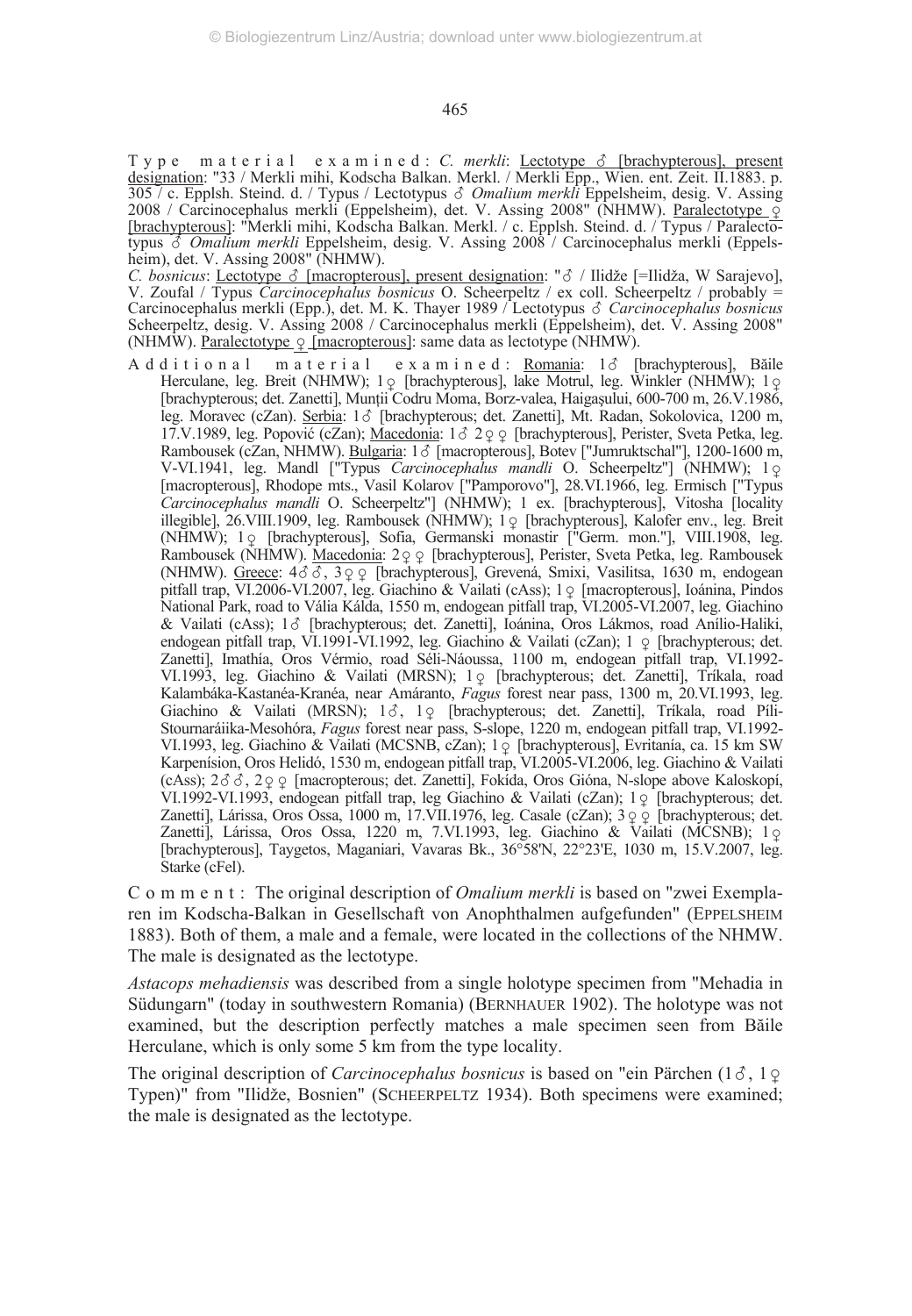

**Figs 1-7**: *Carcinocephalus merkli* (EPPELSHEIM) (**1, 4, 6**: macropterous lectotype of *C. bosnicus* SCHEERPELTZ; **2**: brachypterous male from Băile Herculane; **3, 5, 7**: brachypterous male from northern Greece): (**1-3**) habitus; (**4-5**) forebody; (**6-7**) head in lateral view. Scale bars: 1.0 mm.

A comparative study of the types and additional material revealed that the distinguishing characters emphasised by SCHEERPELTZ (1934) (shape of pronotum, size of eyes, length of elytra, coloration) are all subject to pronounced, but not unusual intraspecific variation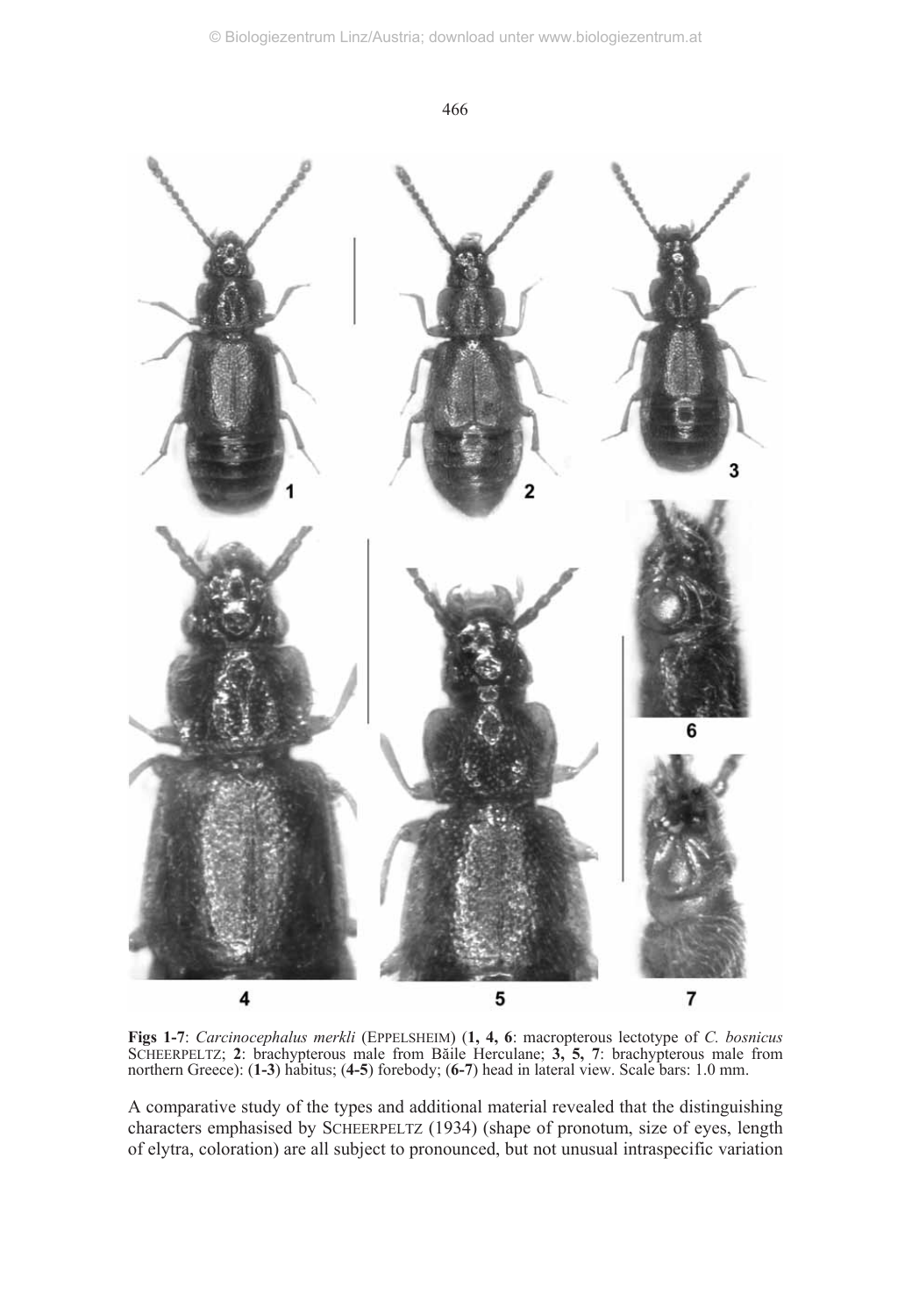(Figs 1-7). The primary and secondary male sexual characters are identical (Figs 8-11), so that both *Carcinocephalus mehadiensis* and *C. bosnicus* are placed in synonymy with *C. merkli*. The suspicion that all three names referred to the same species was only recently expressed by ZANETTI et al. (2008). The species is wing-dimorphic (Figs 1-5), which is not uncommon in the Omaliinae (ZANETTI 2006). What is remarkable, however, is that the macropterous morph has much larger and more convex eyes (Figs 4, 6) than the brachypterous morph (Figs 5, 7). A certain correlation of eye size and wing development has been observed for some omaliine species, e. g., *Omalium caesum* GRAVENHORST 1806, *O. littorale* KRAATZ 1857, and *Arpedium quadrum* (GRAVENHORST 1806) (ZANETTI 1987, 2008), but I am not aware of other omaliine examples of a pronounced ophthalmo-dimorphism like the one in *Carcinocephalus merkli*. Similarly extreme cases of eye dimorphisms or polymorphisms, however, have been shown for species of Staphylinidae from other subfamilies, e. g., for *Platyola* MULSANT & REY 1875 of the Aleocharinae, for *Vulda* JACQUELIN DU VAL 1853 of the Staphylininae, and for *Micrillus* RAFFRAY 1873 of the Paederinae (ASSING 2007, 2008, 2009). The eye- and wingdimorphism in *C. merkli* is evidently not sex-related. The macropterous morph appears to be rarer than the brachypterous morph.



**Figs 8-11**: *Carcinocephalus merkli* (EPPELSHEIM): aedeagus of lectotype of *C. merkli* (**8**), of lectotype of *C. bosnicus* (**9**), of male from Băile Herculane (**10**), and of male from northern Greece (**11**). Scale bars: 0.5 mm.

D i s t r i b u t i o n a n d b i o n o m i c s : *Carcinocephalus merkli* is rather widespread in the Balkan region and in southern Romania (Map 1); the macropterous morph is evidently capable of long-distance dispersal by flight. The species, including its synonyms, is listed by SMETANA (2004) for Bulgaria, Romania, and Bosnia-Herzegovina. SCHEERPELTZ (1934), however, reported the species also from Macedonia. ZANETTI et al. (2008) report it from two localities in Serbia (including Kosovo), and from Greece (without specifying localities). The geographically closest congener – and only other Western Palaearctic representative of the genus – is *C. blandus* (LUZE), of which only few records from northern Italy are known (ZANETTI 1987).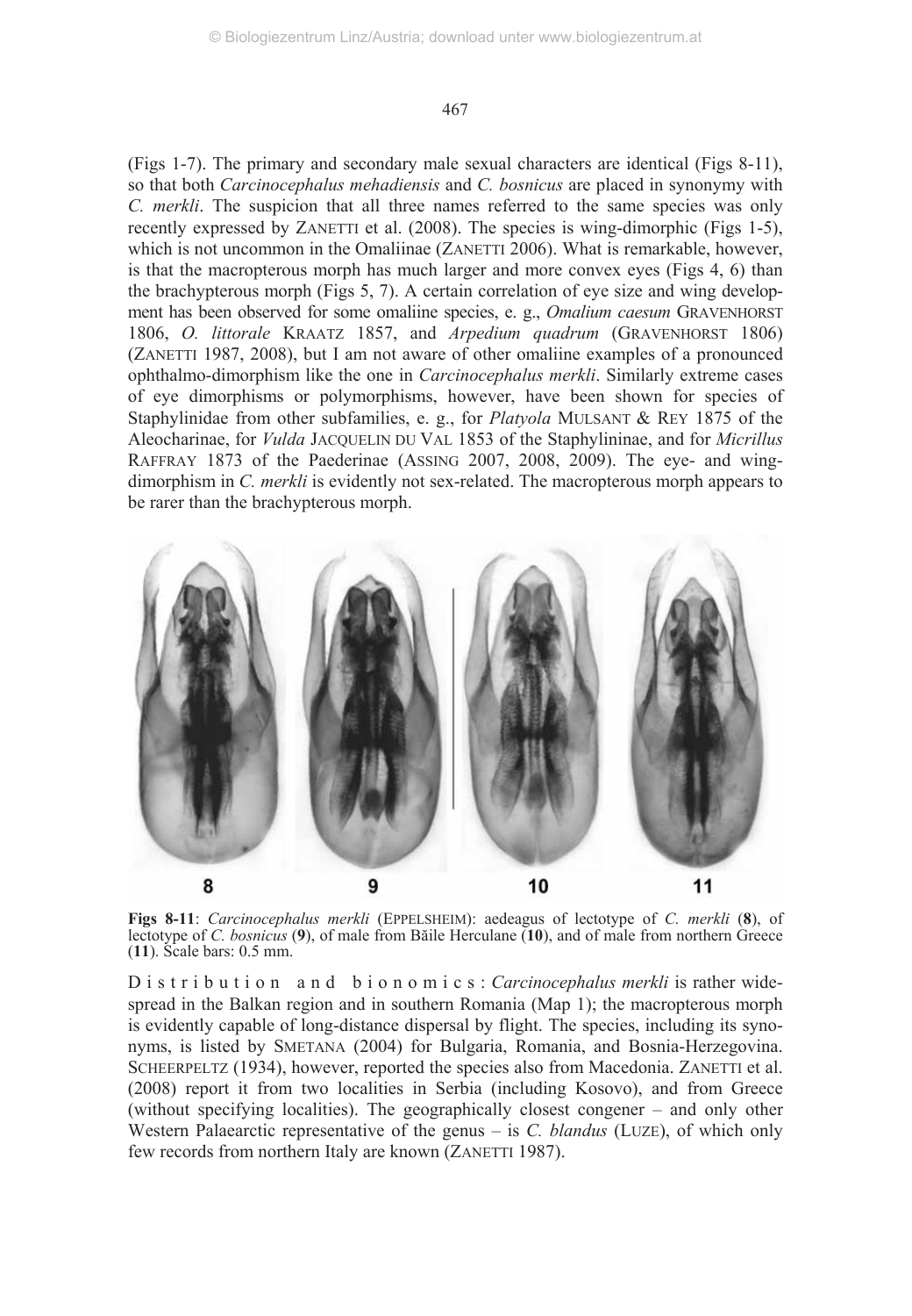As can be inferred from the rarity of records, from the adaptive reductions of pigmentation, wings, and eye size of the brachypterous morph, as well as from the fact that a considerable number of the examined specimens were collected with subterranean pitfall traps, *C. merkli* evidently has an endogean habitat. RAMBOUSEK (1916) states that he collected the species from leaf litter in moist localities. Adult beetles have been found at altitudes of 600-1630 m during the period from May through August.

## **Acknowledgements**

I am indebted to the colleagues indicated in the material section for the loan of material from collections under their care. Special thanks are due to Adriano Zanetti, Verona, for valuable comments and for providing additional records. Benedikt Feldmann, Münster, proof-read the manuscript.



**Map 1**: Distributions of *Carcinocephalus merkli* (EPPELSHEIM), based on revised (filled circles) and literature records (open circle), and of *C. blandus* (LUZE) (squares), based on ZANETTI (1987).

## **Zusammenfassung**

Drei Namen werden synonymisiert: *Carcinocephalus* BERNHAUER 1903 = *Scribaia* LUZE 1906 (previously a subgenus of *Carcinocephalus*), nov.syn.; *Carcinocephalus merkli* (EPPELSHEIM 1883) = *C. mehadiensis* (BERNHAUER 1902), nov.syn., = *C. bosnicus* SCHEERPELTZ 1934, nov.syn. Für *Omalium merkli* und *Carcinocephalus bosnicus* werden Lectotypen designiert. *Carcinocephalus merkli* ist sowohl ptero- als auch ophthalmodimorph. Äußere Merkmale und die männlichen Genitalien werden abgebildet. Die Verbreitungsgebiete der beiden westpaläarktischen Vertreter der Gattung werden anhand von Karten illustriert. Offensichtlich ist das Habitat von *C. merkli* endogäisch.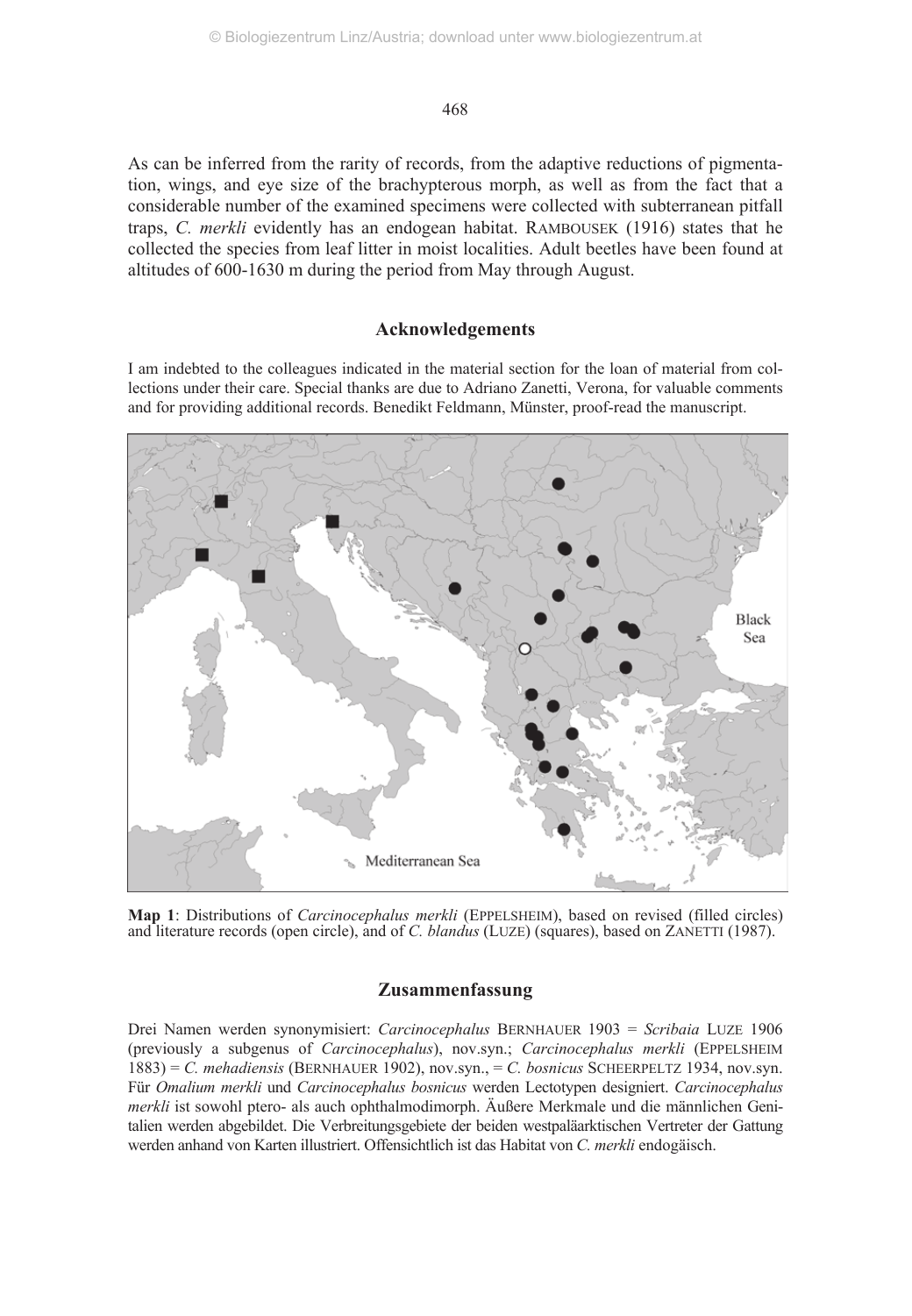### **References**

- ASSING V. (2007): On the Xantholinini of Turkey and adjacent regions (Coleoptera: Staphylinidae: Staphylininae). — Zootaxa **1474**: 1-54.
- ASSING V. (2008): A revision of the *Micrillus* species of the Palaearctic region, with notes on two species from adjacent parts of the Afrotropical and Oriental regions (Coleoptera: Staphylinidae: Paederinae). — Stuttgarter Beiträge zur Naturkunde Serie A, Neue Serie **1**: 301-344.
- ASSING V. (2009): On the taxonomy, bionomics, and distribution of *Platyola balcanica*, a species with a remarkable ophthalmopolymorphism (Coleoptera: Staphylinidae: Aleocharinae). — Linzer biologische Beiträge **41** (1): **Seitenzahlen bitte eintragen**.
- BERNHAUER M. (1902): Beitrag zur Staphylinidenfauna des palaearctischen Gebietes. Münchener Koleopterologische Zeitschrift **1**: 54-62.
- BERNHAUER M. (1903): Zwölfte Folge neuer Staphyliniden der paläarktischen Fauna, nebst Bemerkungen. — Verhandlungen der kaiserlich-königlichen zoologisch-botanischen Gesellschaft in Wien **53**: 591-596.
- EPPELSHEIM E. (1883): Neue Staphylinen der österreichisch-ungarischen Monarchie und der angrenzenden Länder. —Wiener entomologische Zeitung **2**: 301-307.
- HAYASHI Y. (2007): A new Japanese species of the genus *Carcinocephalus* (Coleoptera, Staphylinidae, Omaliinae). — Elytra, Tokyo **35**: 48-54.
- HERMAN L.H. (2001): Catalog of the Staphylinidae (Insecta: Coleoptera). 1758 to the end of the second millennium. Volumes I-VII. — Bulletin of the American Museum of Natural History **265**: 4218 pp.
- LUZE G. (1906): Revision der paläarktischen Arten der Staphyliniden-Genera: *Xylodromus*, *Omalium*, *Phyllodrepa*, *Hypopycna*, *Dialycera*, *Pycnoglypta* und *Phloeonomus*. — Verhandlungen der kaiserlich-königlichen zoologisch-botanischen Gesellschaft in Wien **56**: 485-602.
- NEWTON A.F., THAYER M.K., ASHE J.S. & D.S. CHANDLER (2000): 22. Staphylinidae. In: ARNETT R.H. & M.C. THOMAS, American Beetles. Archostemata, Myxophaga, Adephaga, Polyphaga: Staphyliniformia. Vol. **1**: 272-418.
- SCHEERPELTZ O. (1934): Die Gattung *Carcinocephalus* BERNH. nebst Bemerkungen über das Omaliinen-Subgenus *Scribaia* LUZE. (Col. Staphylinidae). — Koleopterologische Rundschau **20**: 81-94.
- RAMBOUSEK F.G. (1916): Zwei neue pal. Staphyliniden nebst Notizen. Coleopterologische Rundschau **5**: 94-97.
- SMETANA A. (2004): Staphylinidae, subfamily Omaliinae, pp. 237-268. In: LÖBL I. & A. SMETANA (eds), Catalogue of Palaearctic Coleoptera. II. Hydrophiloidea – Histeroidea – Staphylinoidea. — Stenstrup, Apollo Books: 942 pp.
- ZANETTI A. (1987): Fauna d'Italia. Coleoptera Staphylinidae Omaliinae. Edizioni Calderini, Bologna: 472 pp.
- ZANETTI A. (2006): Remarks on a brachypterous population of *Omalium littorale* KRAATZ, 1857 from Kyrgyzstan (Coleoptera, Staphylinidae, Omaliinae). Bollettino del Museo Civico di Storia Naturale di Verona, Botanica Zoologica **30**: 151-154.
- ZANETTI A., PAVIĆEVIĆ D. & L. ZERCHE (2008): Contribution to the knowledge of Omaliinae of the Balkans (Coleoptera, Staphylinidae). — In: PAVIĆEVIĆ D. & M. PERREAU (eds), Advances in the studies of the fauna of the Balkan Peninsula. Papers dedicated to the memory of Guido Nonveiller. — Institute for Nature Conservation of Serbia, Belgrade, Monograph **22**: 397-416.

| Author´s address: | Dr. Volker ASSING                |
|-------------------|----------------------------------|
|                   | Gabelsbergerstr. 2               |
|                   | D-30163 Hannover, Germany        |
|                   | E-mail: vassing.hann@t-online.de |
|                   |                                  |